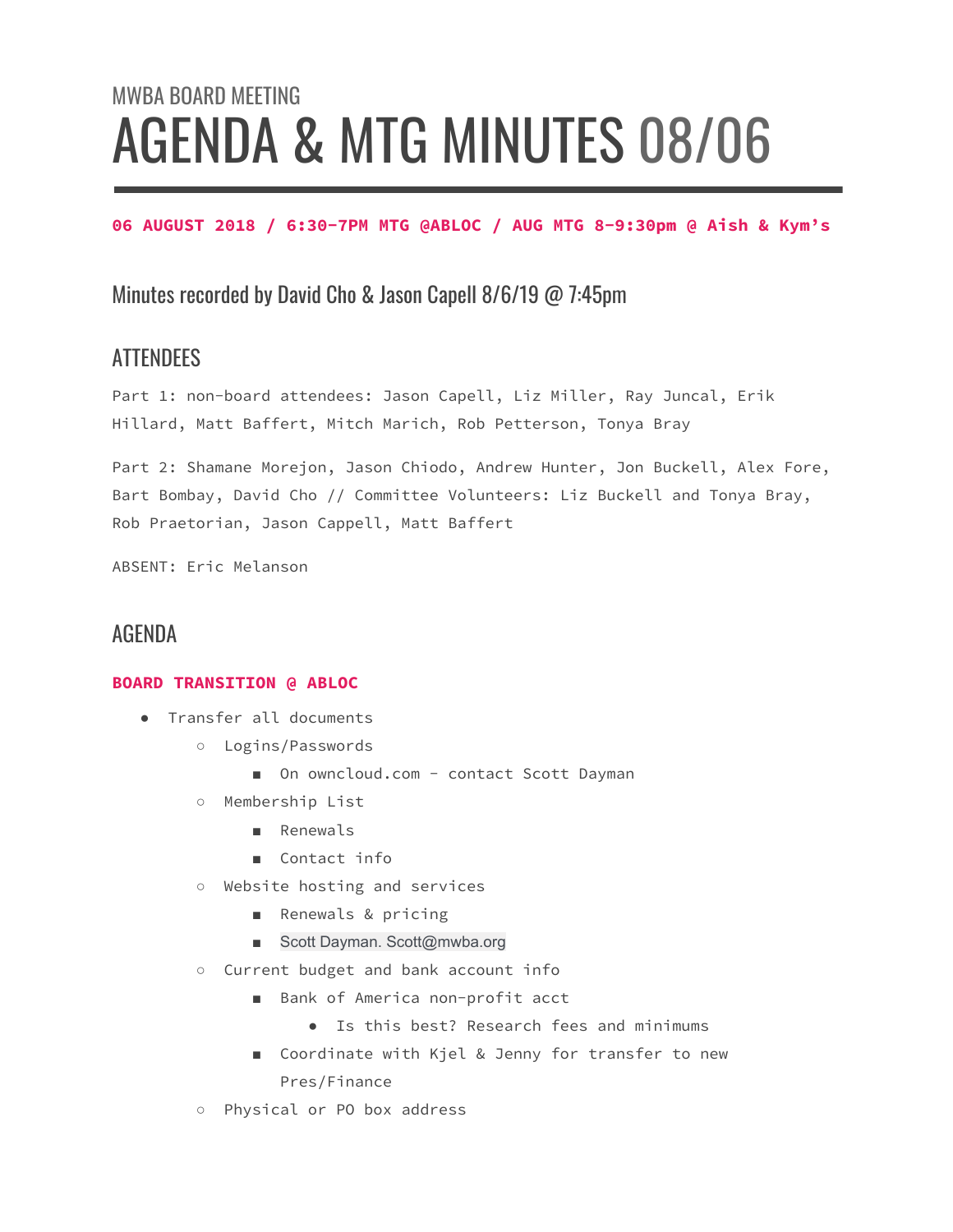- Waterman
- Transfer gate keys (millard CG, Mt lowe road, others…)
- Radios & HAM license
	- Trailwork needs 4-6 radios
	- Paperwork
		- Federal license under MWBA
	- Issac & Steve Messer
- Transfer all MWBA swag & donations
	- Liz & Jon house
		- Inventory list by Liz
	- Donations to be picked up from Pasadena Cyclery
- Waterman
	- Pros/Cons
	- Is Hans from Belfree contractors still on board?
	- Waterman is in the hands of Forest Service now
	- Timeline/Deadlines
- Gab Grant 5 year trailwork grant
	- Tool reimbursement

#### **New Business**

- Restructure Positions
	- Executive Board
		- President
			- motion for Shamane at President and seconded approved unanimously
		- Vice President
			- motion for John as VP and seconded, approved unanimously
		- Treasurer
			- motion for Andrew and seconded, approved unanimously
		- Interim Board Term
			- Motion for all leadership positions to be for an interim 3 month period and seconded
			- 3 months not enough time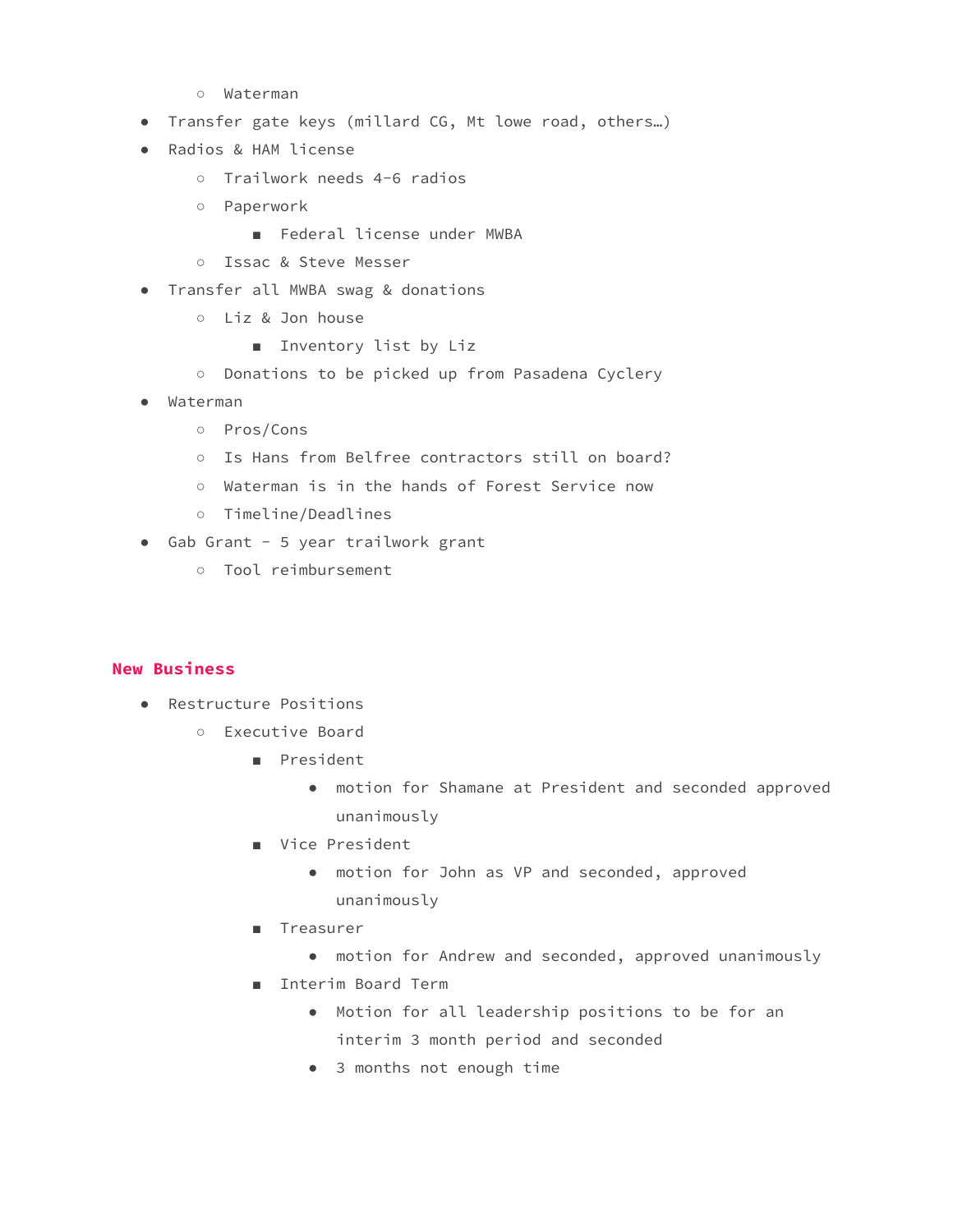- Matt suggested setting priorities first to then discuss reasonable time-lines for transition.
- Unanimous vote for Interim Board term until January 31 end date
- Several also spoke reminding the team to stay focused on the mission of MWBA and the mission statement was read aloud by VP
- Possible revision of mission statement in accordance with grant or NFS to remove word "advocacy"
- Others also raised that MWBA was initially formed solely for advocacy on behalf of mountain bikers so if changes are made we must find language that maintains our history.
- Secretary motion to nominate Bart B and seconded, approved unanimously
- Committees
	- 1 board member in every committee + committee volunteers (non-board)
	- Every meeting must have meeting minutes submitted to secretary within 1 week of meeting date
	- Trailboss/Tools/Forest Service Liaison
		- August Trailwork Social
		- September Trailwork scheduled
			- Sponsors
				- Universal Cycles (contact Kev)
		- NFS and LACO Fire outreach
		- Alex, David, Matt, Bart, Carson nominated as official Trail Bosses. Eric Melanson TBD
		- Stewardship important to maintain
			- Lobby for next stewardship weekend in ANF
			- Matt to connect to Garret Villanueva & Bryce Hoffman
		- Tool move Friday to Baffert's garage
			- Inventory list
		- Tools to be shared with LRCC
	- Membership/Community Liaison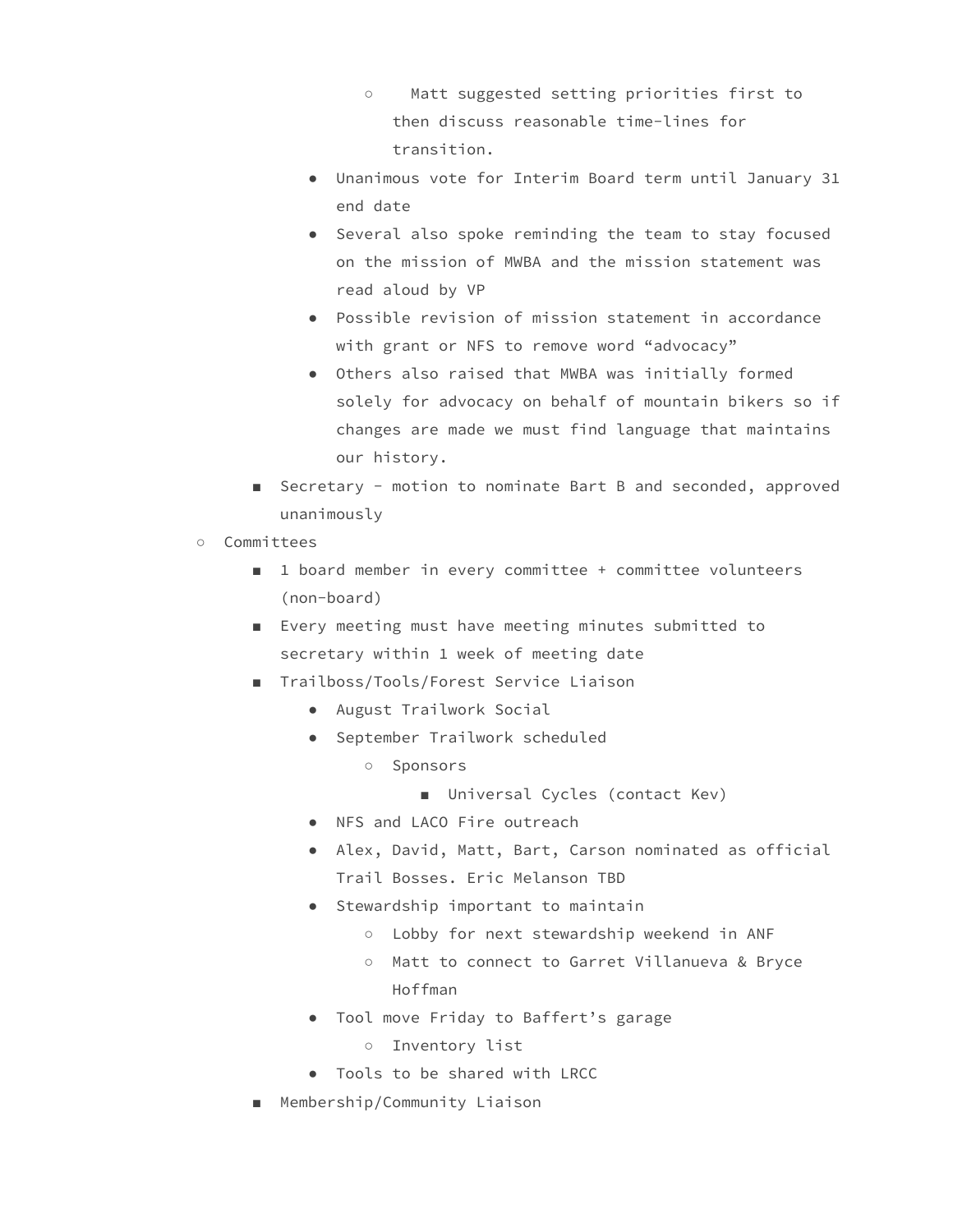- IMBA has little interaction, but takes a lot of responsibility off of committee
- Shamane, Tonya, Rob, Eric is IMBA liaison
- Update list of current/expired members
	- Thank you/appreciation update email to current members
	- Thank you/appreciation flyer to expired members
	- Member benefits?
		- Membership cards
			- Discounts at local shops/sponsors?
				- Follow-up with current sponsors that offer member discounts and make sure their staff is aware/complies
			- Free breakfast at pancake breakfast?
			- Trail map?
			- Monthly eblast?
- Potential growth targets
- Social Media/Marketing
	- Coordinates with membership committee
	- Flyer and Graphics
		- Jason Chioda has graphics knowledge
	- Photography at events/trail days
- Sponsorships/Fundraising/Grants
	- List of current/potential
- Bylaw committee (not urgent)
- Waterman
	- Matt Baffert update via Hans next meeting
		- forest service in control
		- Drama with owners of Waterman
- Discuss / Vote on having a coordination with LRCC (8/22 meeting):
	- Tools, should we share them?rail bosses, should we share them (we support LRCC work days / they support ours)
	- Trail work sites, so we don't overlap / interfere destructively
	- Weekends of month, so we can go to both work days.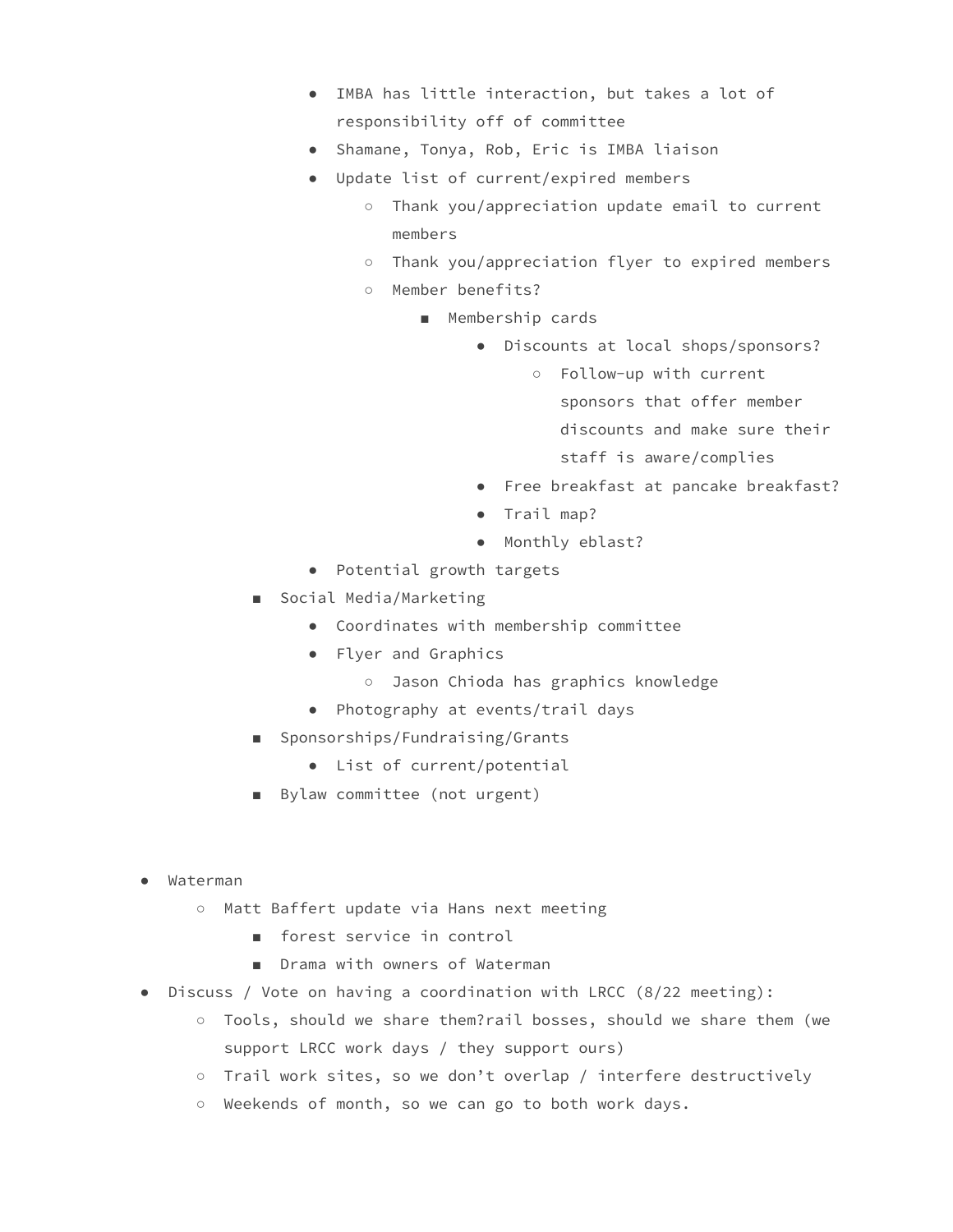- New meeting location:
	- Possible choices:
		- Houses
			- Alex F (10 people) Altadena
			- Andrew Apartment conference room Pasadena (10 people)
			- Jason Chioda studio (burbank)
		- Bike shops/sponsor spots?
			- Cubhouse (fits 25 ppl)
- Update By-laws
	- Leticia update
	- Member-voted positions
	- Term-limits
	- Financial Transparency
		- Leticia will work with Andrew
	- Conflict of Interest disclosure
- Memberships
- Women's Dig Day MWBA//LRCC Collaboration
	- Sponsors (2 ambassadors must be present to rep org)
		- Machines for Freedom (ginger)
		- Steph Ortega graphics/flyer
		- Specialized (Liz to reach out)
		- Liv Cycling (Jenny & Sam)
		- GGR (Girls Gone Riding)
		- Trail Social Jackie
		- WTF (Steph contact)
	- Locations
		- Gather volunteers that have vehicles for transporting tools/etc.
		- Idyll Hour
			- Watering holes & drainage work
		- Chilao

ACTION ITEMS